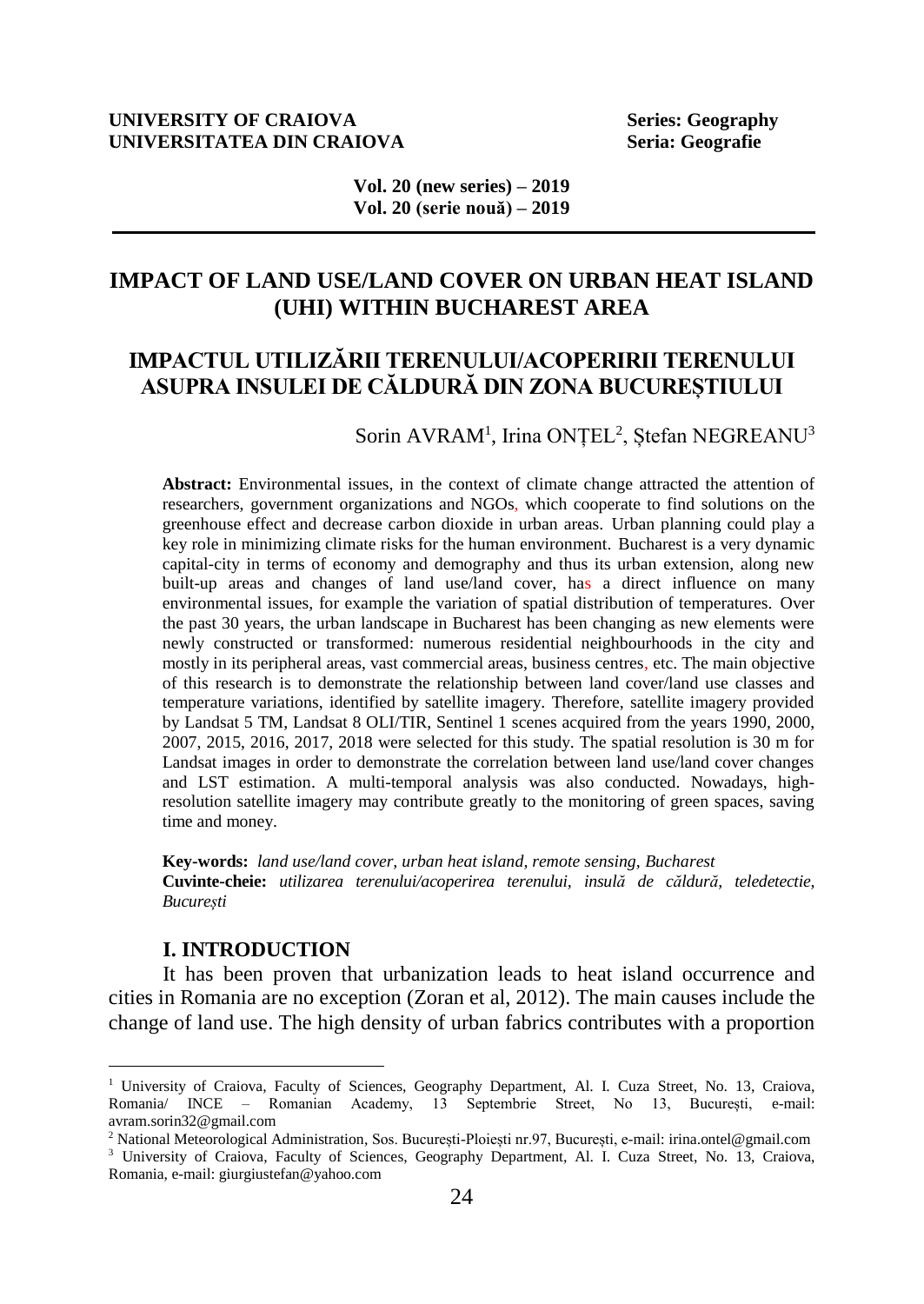of 20% to the formation of urban heat island (Sirodoev et al., 2015). Currently, there are numerous data sources based on which the urban area can be studied. These sources can be grouped into: ground-based data and remote sensing, while the ancillary data can be classified in air quality, land cover/land use, and urban topography (Cheval et al., 2020).

The study area consists of the Municipality of Bucharest, one of the most developed cities in Romania, as well as the localities around it, divided into four concentric zones (Fig. 1). This delimitation was aimed at observing the effect of land changes and topoclimatic conditions in Bucharest and its surroundings.



**Fig. 1. Location of the study area**

## **II. DATA AND METHODS**

For this study, it is used Corine Land Cover (1990, 2000, 2006, 2012, and 2018) having 100 m resolution, Sentinel 1 (Nov 2015, 2016, 2017 and 2018) at 30 m resolution, Sentinel 1 (august 2018) 10 m resolution, Landsat TM (august 1990, 2000, 2007), Landsat OLI (august 2015, 2016, 2017, 2018) 30 m resolution, and also Sentinel 2 (august 2018) at 10 m resolution.

The used data are Sentinel 1 Ground Range Detected (GRD) scenes, acquired in the instrument Interferometric Wide Swath (IW) mode. They are processed using the Sentinel-1 Toolbox, such as Radiometric Calibration, Multi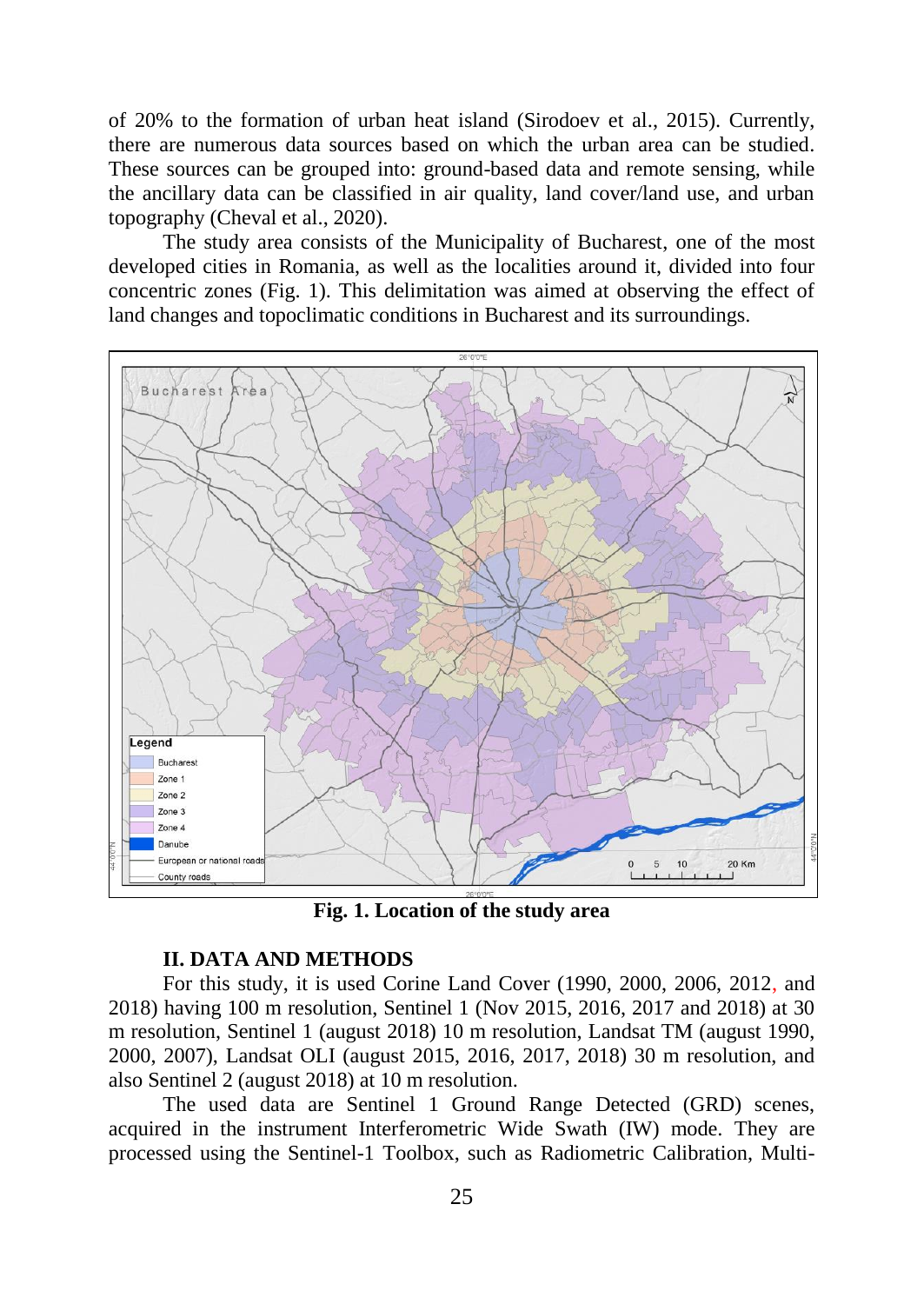looking with number of range looks: 3, Speckle Filtering (Single Product Speckle Filtering, Relined Lee) and geometric correction using Range Doppler Terrain Correction. For Landsat TM data (august 1990, 2000, 2007), it was applied FLAASH atmospheric correction, then the Normalized Difference Vegetation Index (NDVI) was computed. Land Surface Temperature calculation was performed in ArcGIS using ModelBuilder (Fig. 2).



**Fig. 2. Land Surface Temperature processing using ModelBuilder**

The Normalized Difference Vegetation Index (NDVI) was introduced by Rouse et al. (1974) to differentiate green vegetation from soil brightness. It is the most common index used for highlighting the vegetation health. Areas of barren rock, sand and snow produce NDVI values of  $\leq 0.1$ , while shrub and grassland typically generate NDVI values of 0.2–0.3, and temperate and tropical rainforests produce values in the 0.6–0.8 range [\(https://earthobservatory.nasa.gov\)](https://earthobservatory.nasa.gov/).

The thermal infrared band (Band 6 for Landsat 5 and Bands 10 and 11 for Landsat 8) is particularly useful for assessing the spatial distribution of temperatures and studying the urban heat island phenomenon. In accordance with blackbody theory, the thermal emittance from an object can be expressed as Planck's radiance function. Using this expression, data is converted from spectral radiance to brightness temperature (Sobrino et al., 2004, Jimenez-Munoz&Sobrino, 2010).

## **BT = K2/ ln (K1 +1) L** $\lambda$  **(1), where:**

 $BT = At$ -satellite brightness temperature  $(K)$ 

Lλ = TOA spectral radiance (Watts/  $(m2 * grad * \mu m)$ )

K1 = Band-specific thermal conversion constant from the metadata  $(K1$  CONSTANT BAND x, where x is the thermal band number)

K2 = Band-specific thermal conversion constant from the metadata (K2\_CONSTANT\_BAND\_x, where x is the thermal band number)

## $L\lambda = MLOcal + AL(2)$ , where:

 $L\lambda$  = TOA spectral radiance (Watts/ (m2  $*$  srad  $*$  µm))

ML = Band-specific multiplicative rescaling factor from the metadata (RADIANCE MULT BAND x, where x is the band number)

AL = Band-specific additive rescaling factor from the metadata (RADIANCE\_ADD\_BAND\_x, where x is the band number)

Qcal = Quantized and calibrated standard product pixel values (DN)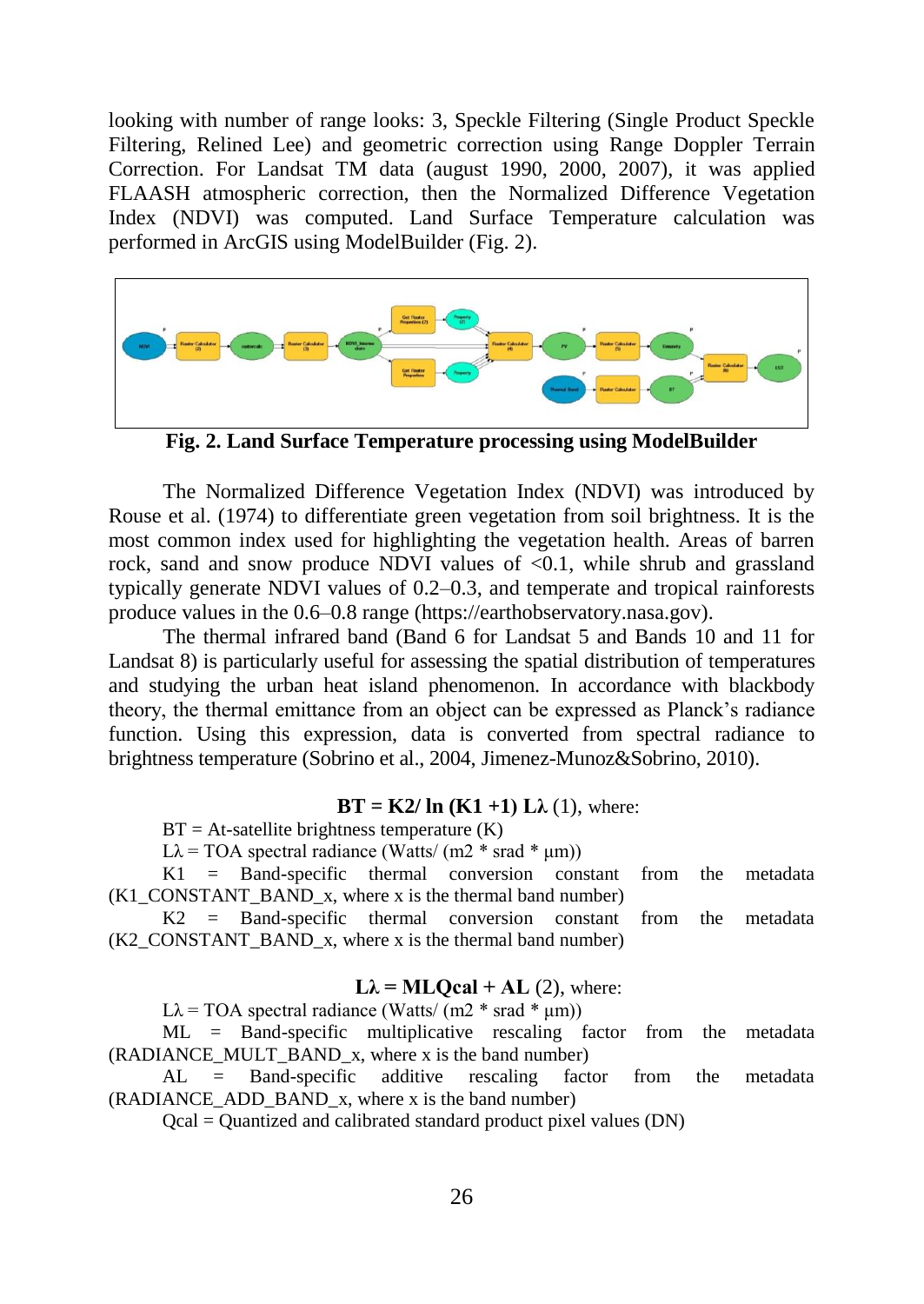**LST** =  $T/(1 + (w * T / 14380) * ln(e))$  (3), where:

 $T = At$ -satellite brightness temperature  $(K)$  $W =$  Center wavelength ( $\mu$ m)  $e =$ Emissivity

In this study, NDVI was used for estimation of land surface emissivity.

#### $e = 0.004*Pv+0.986(4)$ , where:

 $Pv = Proportion of vegetation$ 

Pv = ((NDVI-NDVImin)/(NDVImax-NDVImin))2

## **II. RESULTS AND DISCUSSIONS**

## **3.1. Land use/land cover in Bucharest area**

Starting with the 90s and until 2018, there has been a series of changes regarding the coverage of the land, as a result of the development of some sectors of activity to the detriment of the others. Thus, the area built in 2018 has expanded, compared to 1990, the natural grasslands, fruit tree plantations, vines, as well as forests have reduced (Fig. 3).



**Fig. 3. Change of land cover area between 1990 and 2018 according to Corine Land Cover products**

From the processing of SAR images, during the period 2015-2018, five land use classes were extracted: agricultural areas/ grassland areas, artificial surface, forest and seminatural areas, water bodies and wetlands. Thus, following the classification of images from 2018, it turned out that the largest area is occupied by the agricultural areas/ grassland areas (69%), followed by the forest area (21%) wetlands (5%), artificial surface (3%) and water bodies (2%) (Fig. 4). The agricultural area has over 386,000 ha, the forest area has over 119,000 ha, while the built area has 15,500 ha (Fig. 5).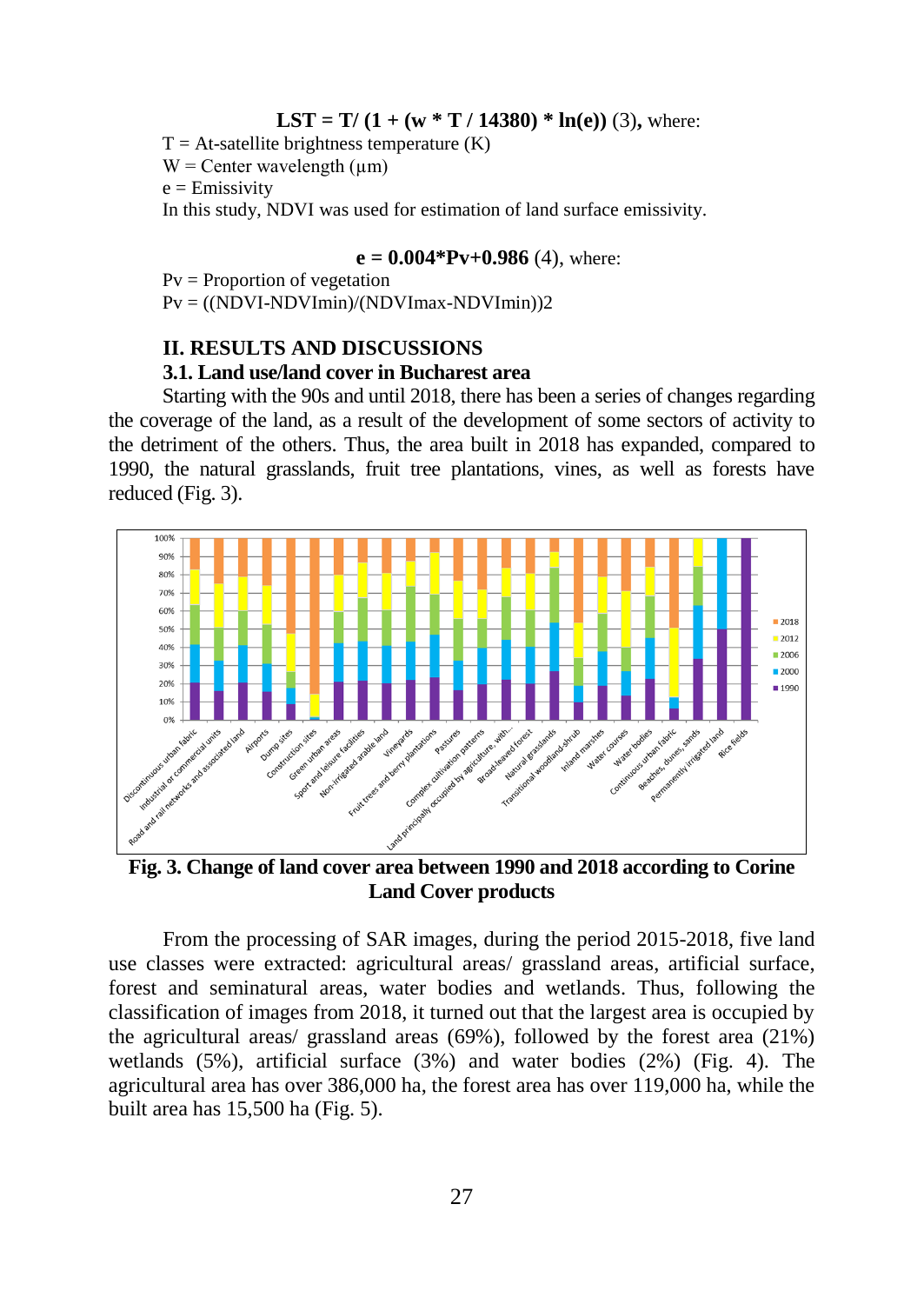

**Fig. 4. Land Cover Classification from Bucharest area (2018) from Sentinel 1 (SAR)**



**Fig. 5. Land Cover Area (2018) from Sentinel 1 (SAR)**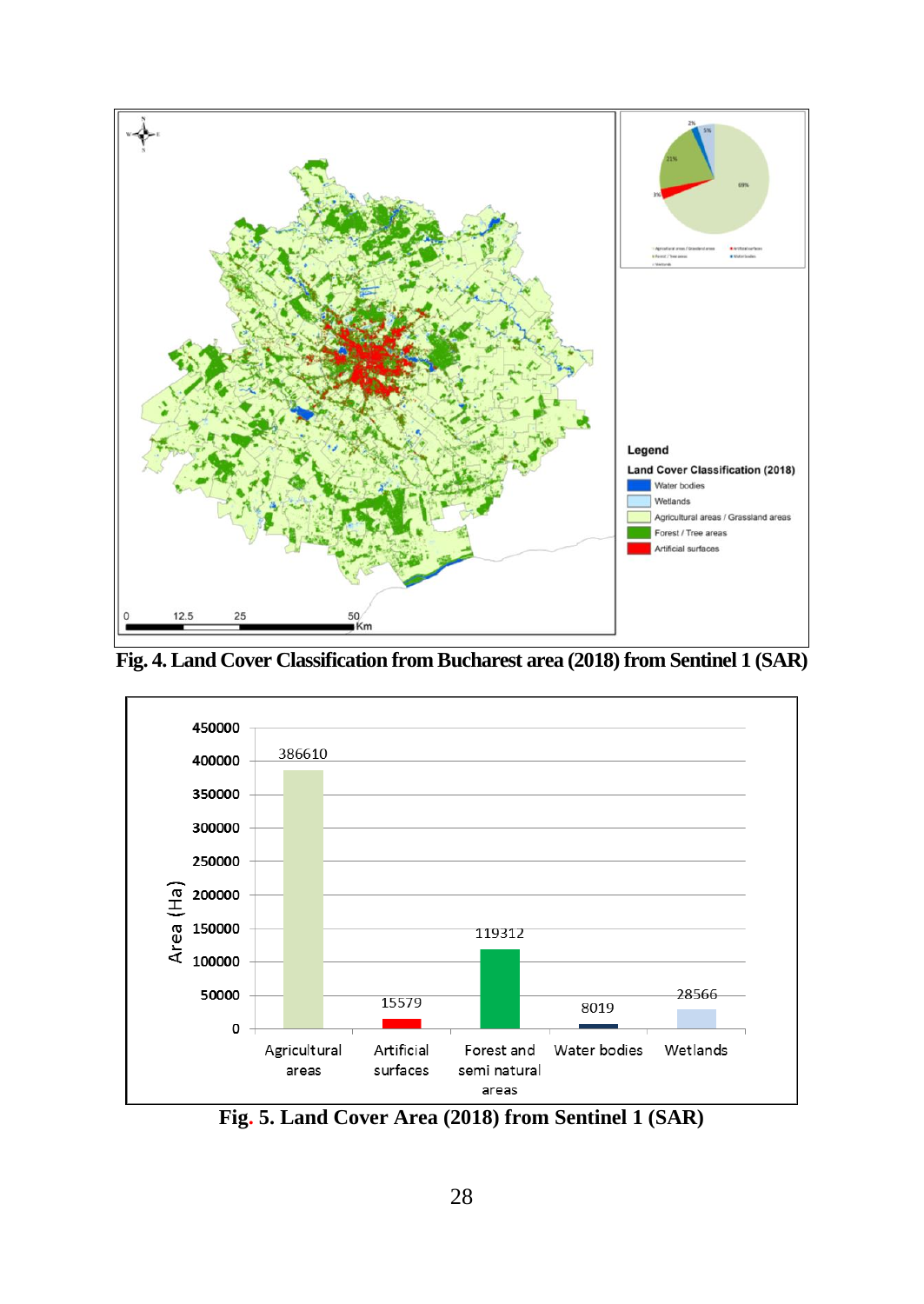## **3.2. Land Surface Temperature**

Based on the comparative analysis of LST at the level of TAU for the years 1990 and 2017, lower values can be observed in 1990 (Fig. 6) compared to those of 2017. At the same time, it can be observed that in both years the average value of LST in Bucharest is higher than in the other localities. Of the six sectors of Bucharest in 1990, the highest average value is registered in sector 5, and the smallest in sector 1. In 2017, all six sectors have higher values compared to the other TAUs.



**Fig. 6. Average of LST at Territorial Administrative Unit (29.07.1990)**

## **IV. CONCLUSIONS**

In conclusion, the analysis of the impact of land use on the heat island can be performed based on satellite images, which are an alternative to ground measurements (Fig. 7). However, a multitemporal analysis of the satellite images available from the point of view of the land use/land cover and also from point of view of the temperature on the ground surface is necessary. Since the only available satellite images that cover a long range of data and have a temperature sensor are Landsat images, it is difficult to find images that meet all the conditions of their selection, such as cloud cover.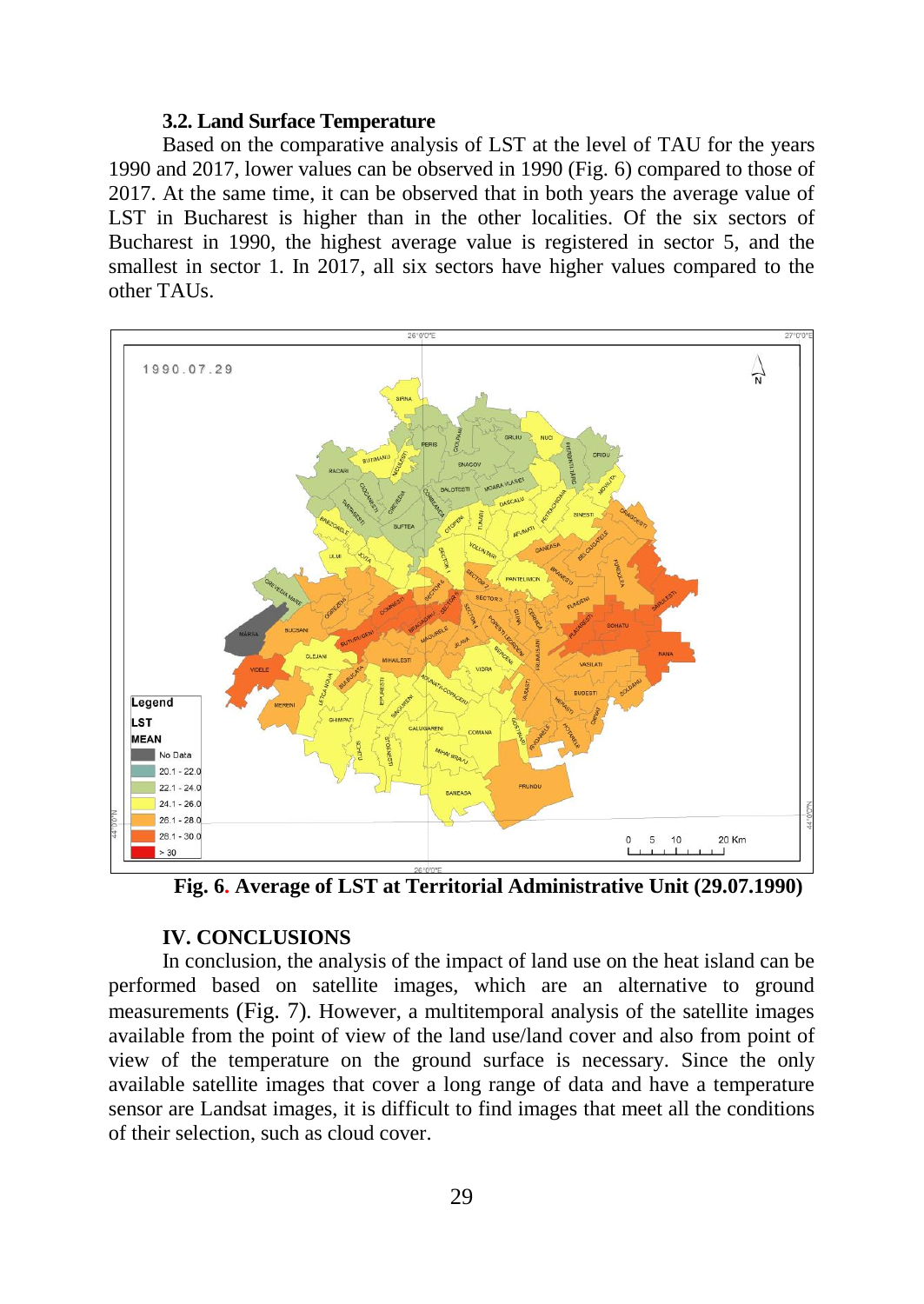It is recommended to select satellite images based on the temperature of the air from the weather stations, so that in all the days where there are images to be the same average daily temperature.



**Fig. 7. Average of LST at Territorial Administrative Unit (30.07.2017)**

#### **REFERENCES**

CHEVAL S., MICU DANA, DUMITRESCU A., IRIMESCU ANISOARA, FRIGHENCIU MARIA, IOJA C., TUDOSE N.C., DAVIDESCU S., ANTONESCU B. (2020), *Meteorological and ancillary data resources for climate research in urban areas*, Climate, 8, 37 [https://doi.org/10.3390/cli8030037.](https://doi.org/10.3390/cli8030037)

JIMENEZ-MUNOZ J.C., SOBRINO J.A. (2010), *A Single-Channel Algorithm for Land-Surface Temperature Retrieval from ASTER Data*, IEEE Geoscience and Remote Sensing Letters, 7, 176-179.

ROUSE J.W., HAAS R.H., SCHELL J.A., DEERING D.W. (1974), *Monitoring vegetation systems in the Great Plains with ERTS. NASA* special publication, 351, 309.

SIRODOEV I., CHEVAL S., DUMITRESCU A., MERCIU C., VAIDIANU N., PARASCHIV M., SCHVAB A., SAGHIN I., PREFAC Z. (2015), *Contribution of the built-up space to the creation of urban heat island in Bucharest Municipality*, Journal of Environmental Protection and Ecology 16, No. 4, 1337–1343.